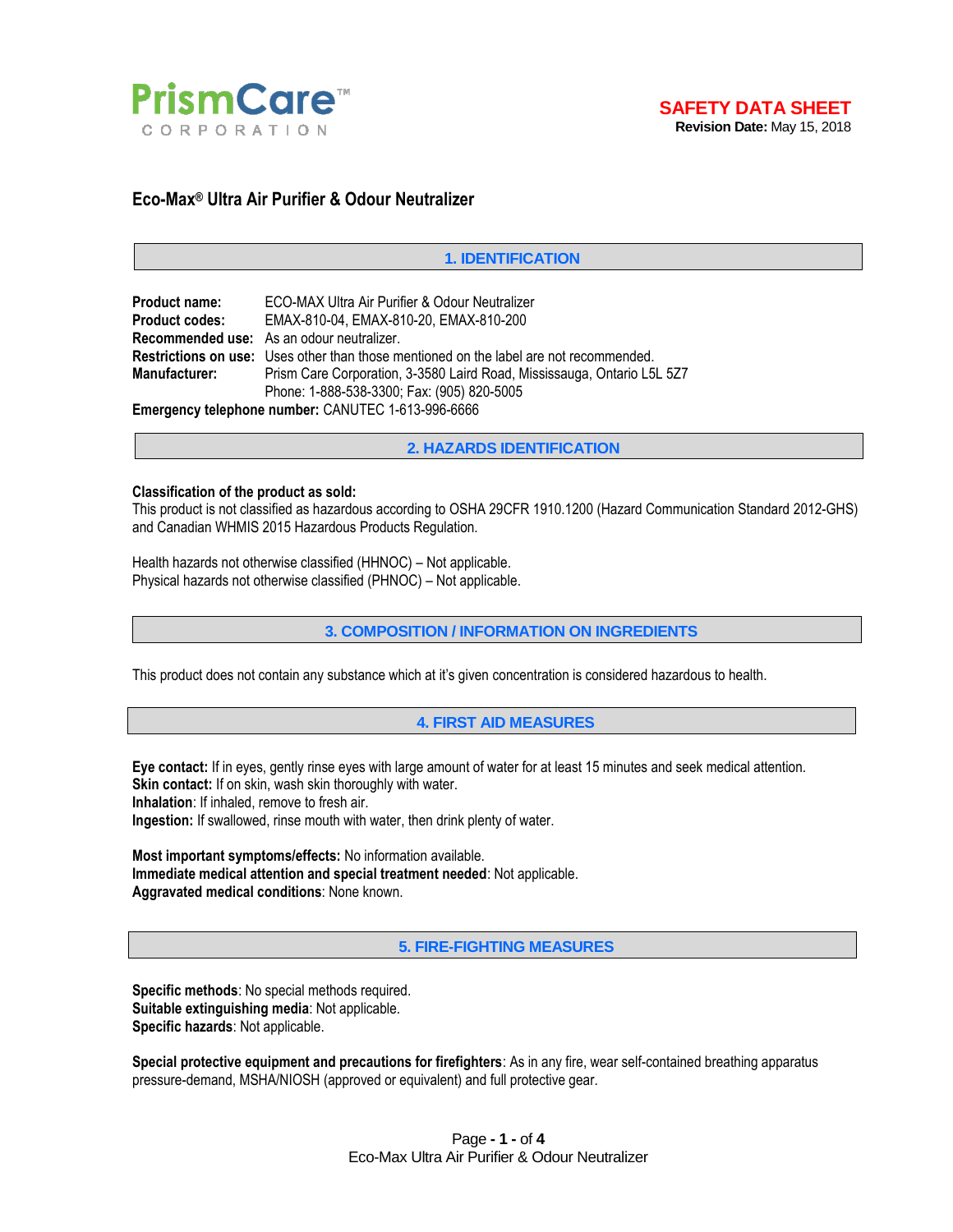# **6. ACCIDENTAL RELEASE MEASURES**

**Personal precautions:** Ensure adequate ventilation, especially in confined areas.

**Environmental precautions and clean-up methods**: For spills or leaks of small volumes, wash area with water and dispose of product in sewer or drain. For larger volume, adsorb spill with inert material (e.g. dry sand or earth), then place in suitable container for disposal. Use water for a final rinse/clean up.

# **7. HANDLING AND STORAGE**

**Handling**: Use appropriate hygiene measures and avoid contact with eyes, skin and clothing. **Storage**: Keep container tightly closed when not in use, store out of reach of children.

**8. EXPOSURE CONTROLS / PERSONAL PROTECTION**

**Exposure guidelines**: This product, as supplied does not contain any hazardous materials with occupational exposure limits established by the region specific regulatory bodies.

**Engineering measures to reduce exposure**: Good general ventilation should be sufficient to control airborne levels.

**Personal protective equipment**:

**Eye protection**: Chemical-splash goggles.

**Hand protection**: Chemical-resistant gloves.

**Skin and body protection:** No special requirements under normal use.

**Respiratory protection**: No special requirements under normal use.

**Hygiene measures**: Handle in accordance with good industrial hygiene and safety practices.

|                                      | <b>Ultra Air Purifier &amp; Odour</b> |
|--------------------------------------|---------------------------------------|
|                                      | <b>Neutralizer</b>                    |
| <b>Physical state</b>                | Liquid                                |
| Colour                               | Colourless to light straw colour      |
| рH                                   | 6.5                                   |
| <b>VOCs</b>                          | $< 1\%$                               |
| Odour                                | <b>Scent Free</b>                     |
| <b>Evaporation rate</b>              | No information available              |
| <b>Odour threshold</b>               | No information available              |
| Melting point / range                | No information available              |
| Boiling point / range                | No information available              |
| <b>Decomposition temperature</b>     | No information available              |
| <b>Autoignition temperature</b>      | No information available              |
| Solubility in water                  | Completely soluble                    |
| Solubility in other solvents         | No information available              |
| Relative density (relative to water) | No information available              |
| Density                              | No information available              |
| Vapor density                        | No information available              |
| <b>Bulk density</b>                  | No information available              |
| Vapour pressure                      | No information available              |
| Flash point                          | >200 °F; > 93.3 °C                    |
| <b>Partition coefficient</b>         | No information available              |
| Viscosity                            | No information available              |

# **9. PHYSICAL AND CHEMICAL PROPERTIES**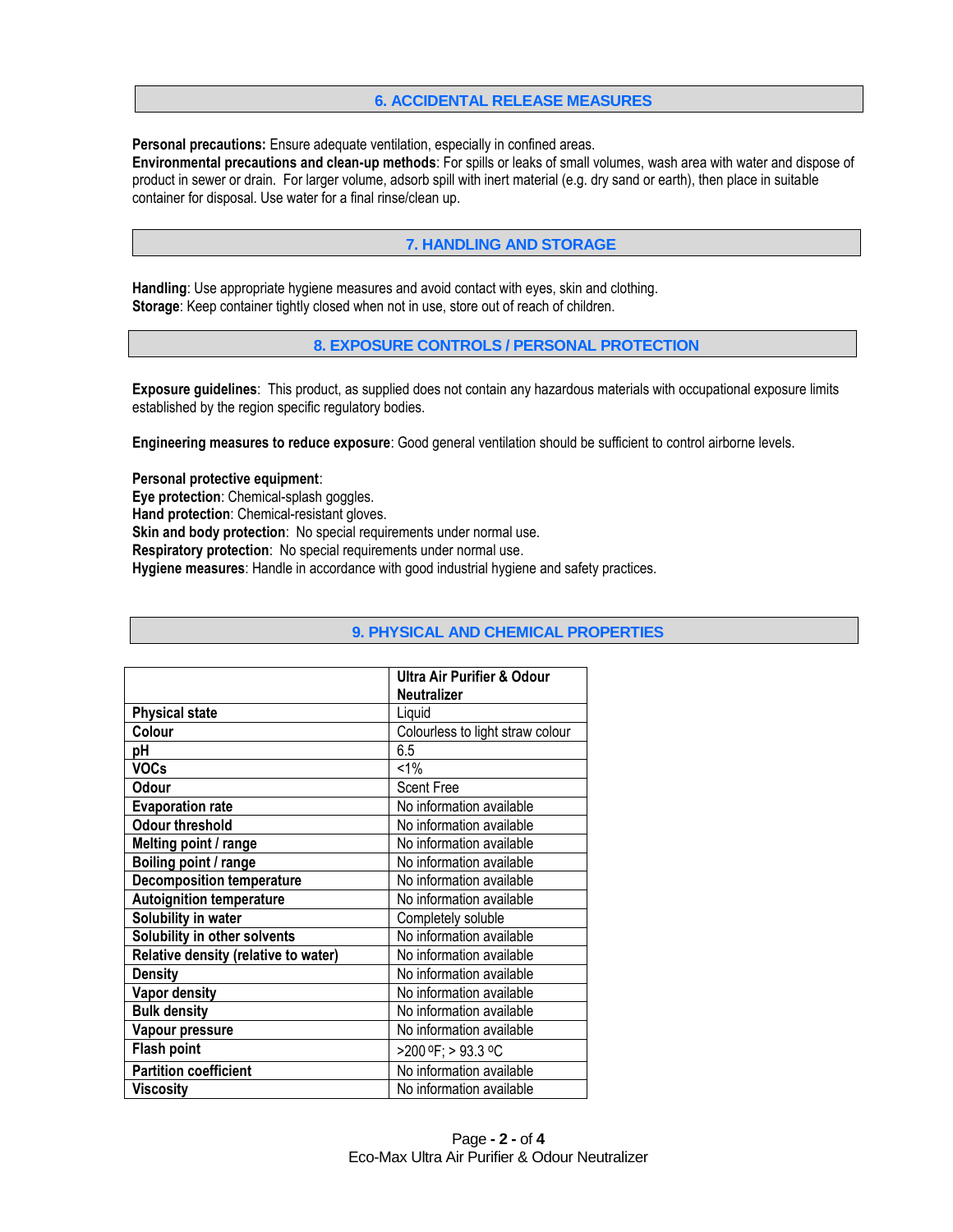# **10. STABILITY AND REACTIVITY**

**Reactivity**: No data available. **Stability**: The product is stable under recommended storage conditions. **Hazardous decomposition products**: No data available. **Materials to avoid**: Do not mix with any other chemical. **Conditions to avoid**: No information available.

## **11. TOXICOLOGICAL INFORMATION**

### **Information on likely routes of exposure**:

**Eye contact:** May cause slight irritation. **Skin contact:** Not likely to cause irritation with normal use. **Inhalation:** May cause slight irritation of respiratory tract. **Ingestion:** Large amounts may cause irritation, nausea, diarrhea.

**Delayed, immediate or chronic effects and symptoms from short and long-term exposure: Sensitization:** No known effects. **Mutagenicity:** No information available. **Carcinogenicity:** No information available.

### **Numerical measures of toxicity:**

**ATE (Oral)** =>10,000 mg/kg.

**12. ECOLOGICAL INFORMATION**

#### **Ecotoxicity:**

Not expected to be toxic to the environment.

#### **Persistence and degradability**:

Not expected to be persistent in the environment, readily biodegradable.

**13. DISPOSAL CONSIDERATIONS**

### **Waste treatment methods:**

Disposal of wastes: Dispose in accordance to local, state and federal regulations.

**14. TRANSPORT INFORMATION**

**DOT/TDG/IMDG:** Not regulated.

**15. REGULATORY INFORMATION**

### **International Inventories:**

All components of this product are listed on the following inventories: DSL/NDSL – Canadian Domestic Substances List / Non-Domestic Substances List. TSCA – United States Toxic Substances Control Act